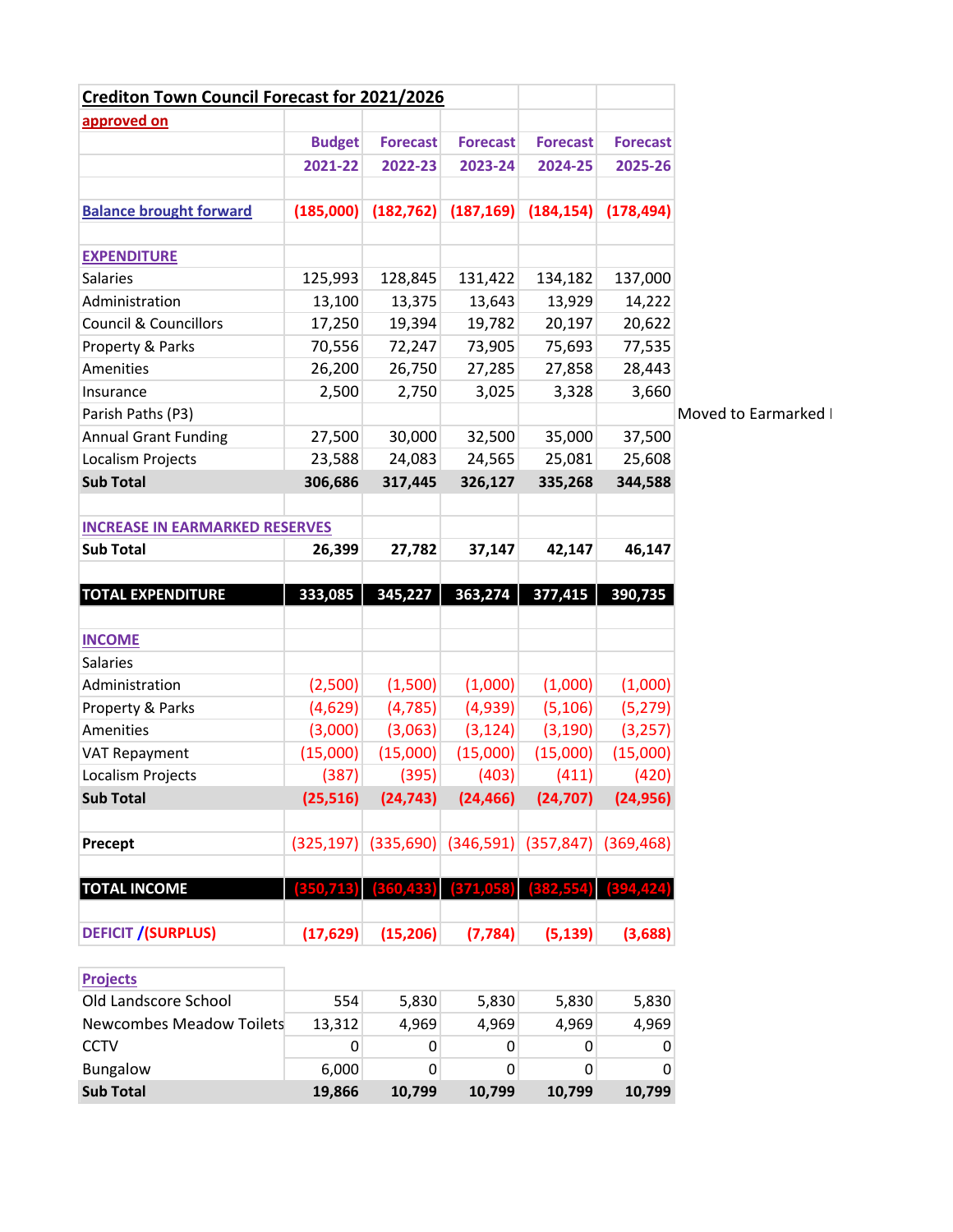| Balance carried forward | $(182, 762)$ $(187, 169)$ $(184, 154)$ $(178, 494)$ $(171, 383)$ |  |  |  |  |  |
|-------------------------|------------------------------------------------------------------|--|--|--|--|--|
|-------------------------|------------------------------------------------------------------|--|--|--|--|--|

| Months of cover |  |  |  |  |  |
|-----------------|--|--|--|--|--|
|-----------------|--|--|--|--|--|